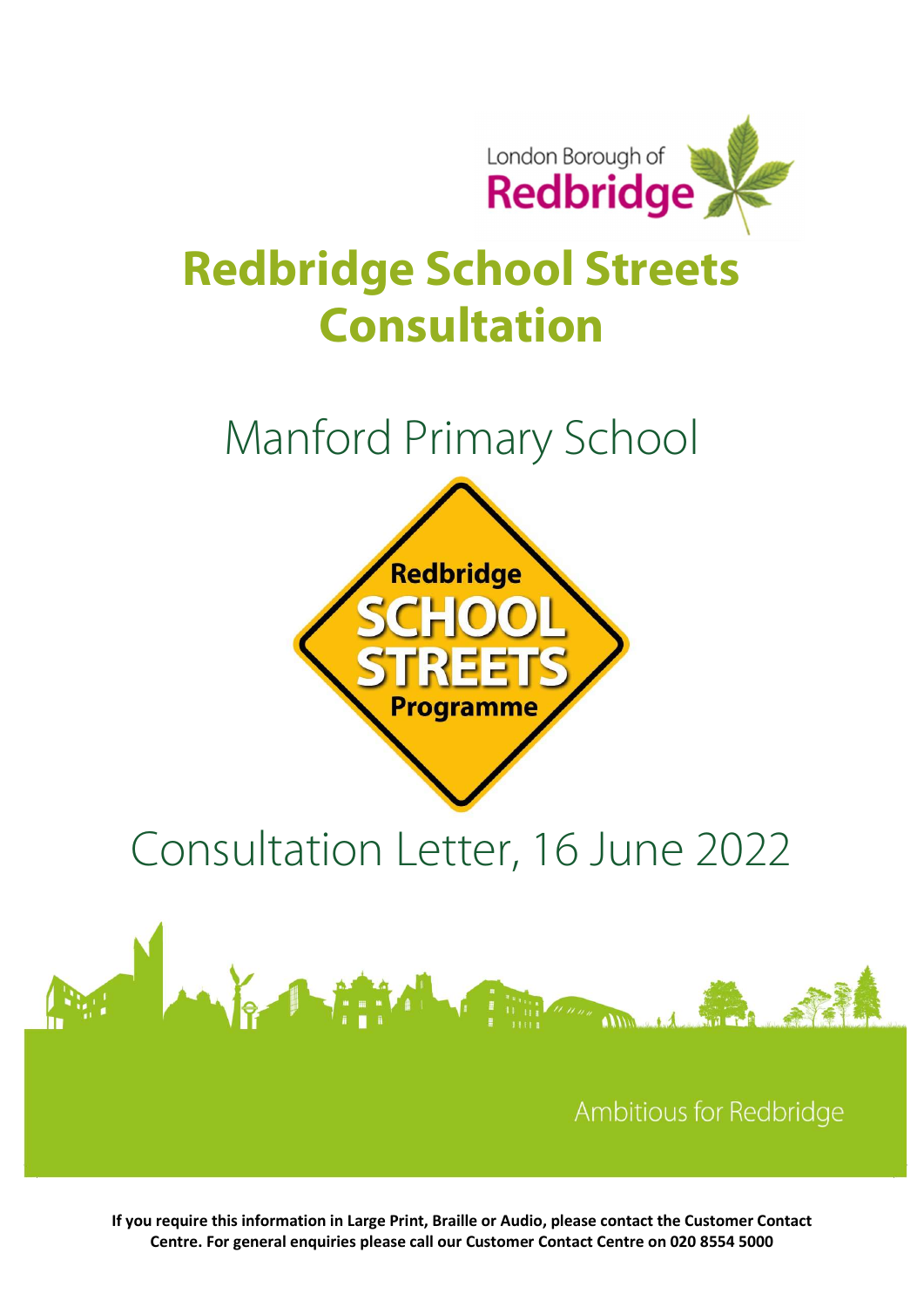### REDBRIDGE SCHOOL STREETS CONSULTATION MANFORD PRIMARY SCHOOL

Redbridge Council has a School Streets programme which aims to create an active, safe and healthy environment near schools. The Council is now proposing to implement School Streets at Manford Primary School as part of its plans for a Greener Redbridge and the "Our Streets" programme to create great streets and neighbourhoods. This will protect children from traffic at the school gate, ensure that children breathe cleaner air, and encourage more children, parents and carers to travel actively and walk, scoot and cycle to school. School Streets also help to reduce congestion and pollution on the rounds surrounding schools. We're reaching out to residents living on or near the proposed School Street scheme and parents/carers of children attending the school, to provide you with some information and to let you know how you can have your say.

#### WHAT IS A SCHOOL STREET?

A School Street is where non-residential motor vehicles from outside the School Street zone are restricted from entering the designated zone and travelling past school entrances during the schools' start and finish times. School Streets operate during term time only. Traffic signs at the entrance to the School Street zone will inform drivers of the time that the restrictions will operate. Redbridge already has numerous School Street zones in place across the borough that have proved successful at making the school journeys safer and healthier. They are popular with residents, parents/carers, children and schools. Further evidence demonstrating the effectiveness of School Streets can be found at http://schoolstreets.org.uk/resources/.

#### WHY IS THIS SCHEME BEING PROPOSED?

School Streets aim to:

- Improve air quality near schools which has positive health benefits for children. Exposure to poor air quality is now acknowledged as being a cause of death in children.
- Reduce congestion and the risk of accidents to make streets safer
- Reduce traffic on the road and improve traffic flows at school drop off and pick-up times
- Make it safer for school children to cross the road with fewer cars parked or waiting and obstructing visibility
- **•** Create a healthier street environment
- Make it easier for local residents who drive to enter and exit their street
- Encourage families to walk, scoot and cycle to school. In 2019/20, one in four children in Redbridge were finishing primary school obese.

We always carry out evaluation and monitoring of the School Street schemes and impacts to assess if any changes are needed to improve the operation of the zone.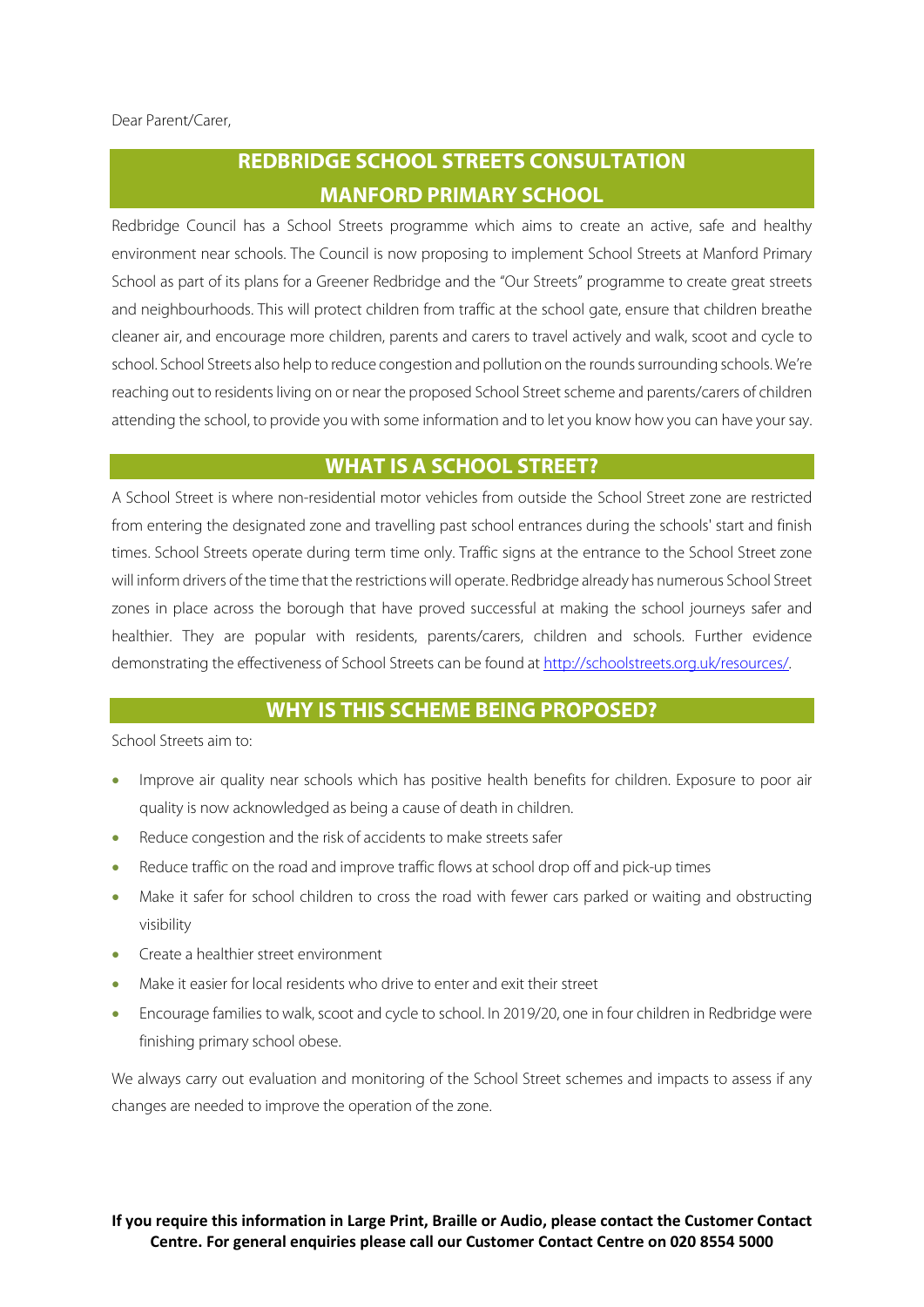#### THE PROPOSAL

It is proposed that during term time only, non-residential vehicular traffic - cars, vans and lorries, which do not belong to residents living in the school street zone or businesses located in the zone will be restricted from driving along certain roads in the vicinity of the school at school start and finish times.

#### Residents and businesses with vehicles registered to an address within the restriction area will be able to apply for a free exemption from the restriction by notifying the Council of their vehicle details.

The roads that are proposed for inclusion in the School Streets scheme are:

- Arrowsmith Road between junctions with Parkes Road and Tufter Road
- Holt Way between junctions with Arrowsmith Road and Burrow Road
- Arrowsmith Path
- Arrowsmith Close

These roads are shown on the below map and have been chosen as the entrances/exits to the school are located on these, or adjacent roads.

The proposed times of the restriction are between:

- Morning: 08.15 09:15
- Afternoon: 14.15 15:45

These times have been proposed after discussions with the school.

The restriction will be indicated by advanced signage, and signage at the relevant junctions. It will be enforced by traffic enforcement camera. A Penalty Charge Notice (PCN) will be issued to the owner of any vehicle that breaks the restriction.

#### WHAT OTHER SUPPORTING MEASURES ARE THE COUNCIL TAKING?

The Council's Smarter Travel Team will work with the school to further develop their School Travel Plan and to increase the numbers of children walking and cycling to school. Measures considered include:

- Improving footways and pedestrian crossings
- Placing drop kerbs at desirable crossing locations
- Improving cycle routes and cycle facilities
- Setting up a 'walking bus' programme where local children walk together to school, accompanied by a responsible adult.

#### Statutory Consultation

School Streets zones are legally enforceable. The council will implement School Streets by making a Traffic Management Order (TMO) which is the statutory basis for restricting motor vehicles from entering the School Street zone.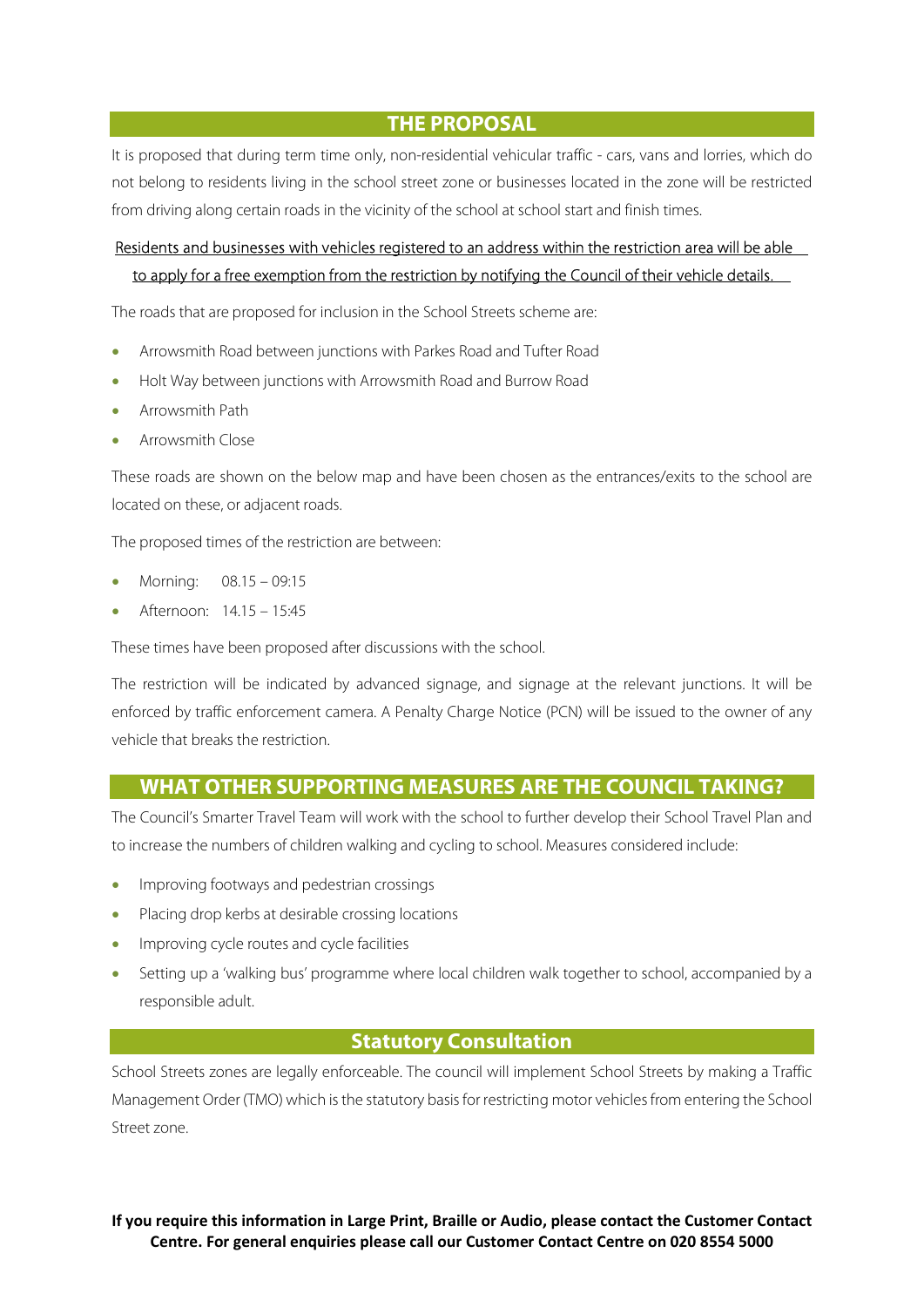Any objections and other representations to the proposed Order must be made in writing stating the grounds on which they are made and sent by email to: schoolstreetsdesign@redbridge.gov.uk or by writing to: School Streets Team, 2<sup>nd</sup> Floor (Front), Lynton House, 255-259 High Road, Ilford, IG1 1NY within 21 days from the date of this letter.

#### WHAT ROAD USERS ARE PERMITTED TO ACCESS THE SCHOOL STREET?

Exemptions will be available for the following:

- Residents living within the zone
- Businesses located within the zone
- Emergency Vehicles
- Black Cabs
- Council Refuse Collection Vehicles
- School buses (Passenger Transport buses operated by the Council)
- Carers
- Other exemptions may be granted on a case by case basis

#### WHAT YOU NEED TO DO

We'd like to hear your views on the proposed School Street scheme for Manford Primary School. You can get involved and have your say, highlight any issues or raise any suggestions by completing the form on our website at: https://www.redbridge.gov.uk/roads-and-pavements/redbridge-school-streets/. All responses should be received by 23:59 on Wednesday 27th July 2022.

Attend one of our pop-up information sessions which will be held at each School Streets location between 27 June and 8 July 2022. Please check the above School Streets website for further details.

#### WHAT HAPPENS NEXT?

We welcome your feedback during this public consultation. All comments will be analysed and considered carefully before a final decision is made on implementing a School Streets zone. The decision will then be publicised, and the Council will write to all respondees advising them of the decision. The Council will also write to the residents and businesses located within the School Streets zone to inform them of how they can obtain their free vehicle exemption. Parents/carers will be notified via the school of the outcome of the public consultation, prior to the beginning of term.

Yours Sincerely,

Redbridge School Streets Team

If you require this information in Large Print, Braille or Audio, please contact the Customer Contact Centre. For general enquiries please call our Customer Contact Centre on 020 8554 5000